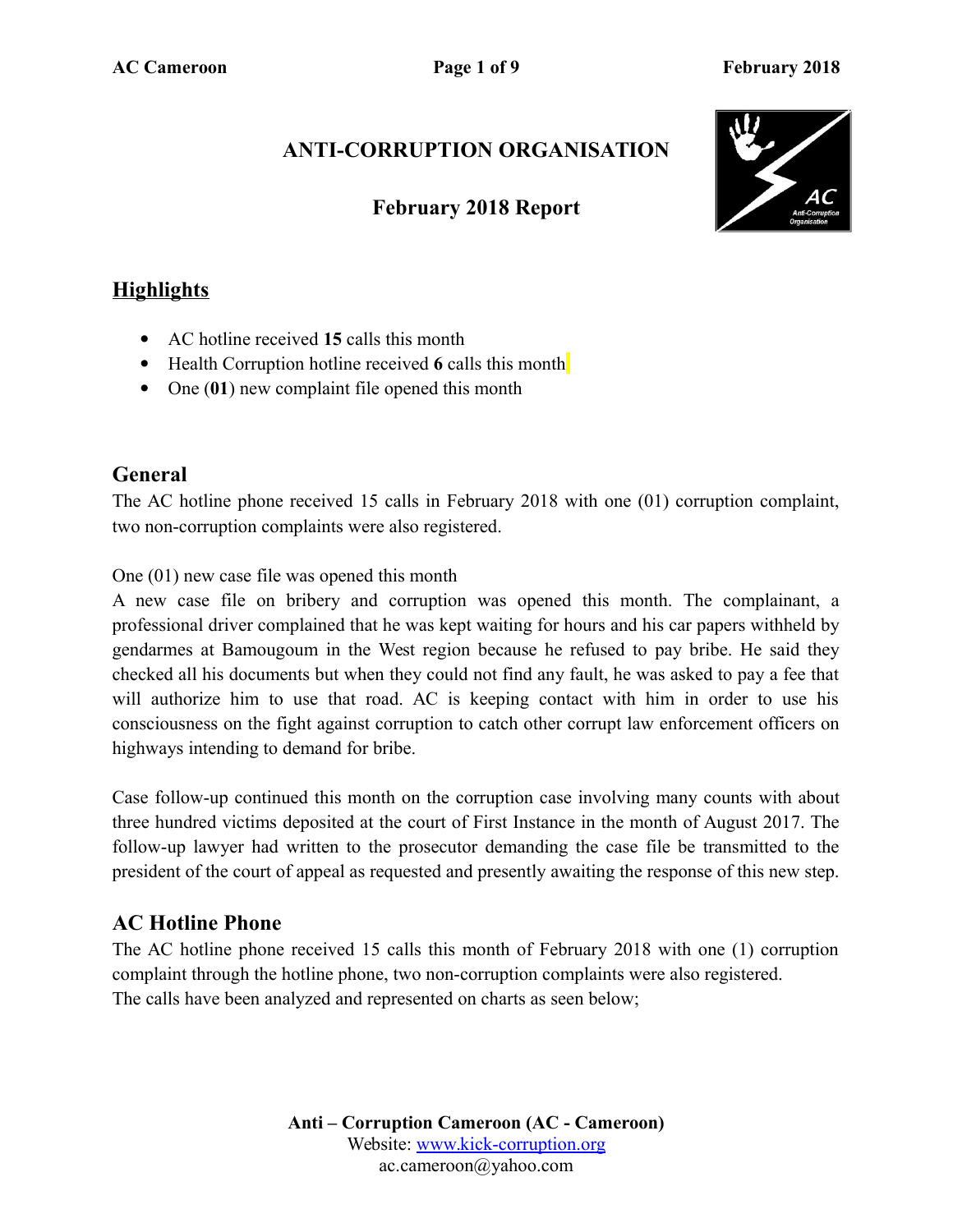# **AC Hotline Calls Split February 2018**



This month of February, responsive calls were 80% while 20% of callers' numbers were nonresponsive.

# **AC Hotline Responsive Calls Split February 2018**



79% of calls received this month had no complaints, while 14% of callers reported complaints not related to corruption and 7% had corruption complaints to report.

Complaints on bribery and corruption was the only recorded corruption complaint this month.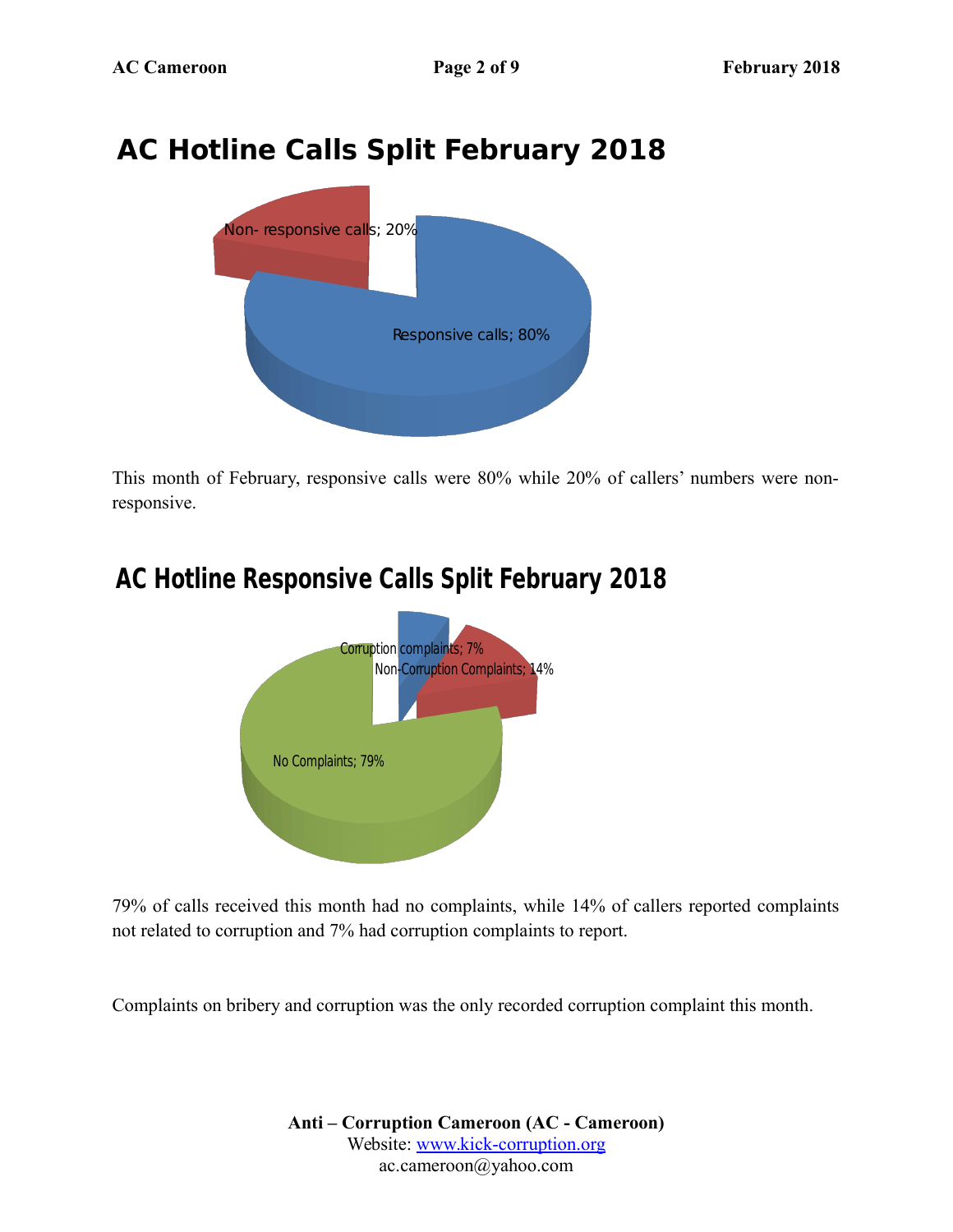# **AC Hotline Non Corruption Complaints February 2018**



Complaints against abuse from forces of law and order and private problems were the only noncorruption complaints registered this month both representing 50% each.

### **Gender**

# Female; 20% **AC Hotline Gender Split February 2018**



80% of participants in calls were the male gender while the female gender made up only 20% of callers.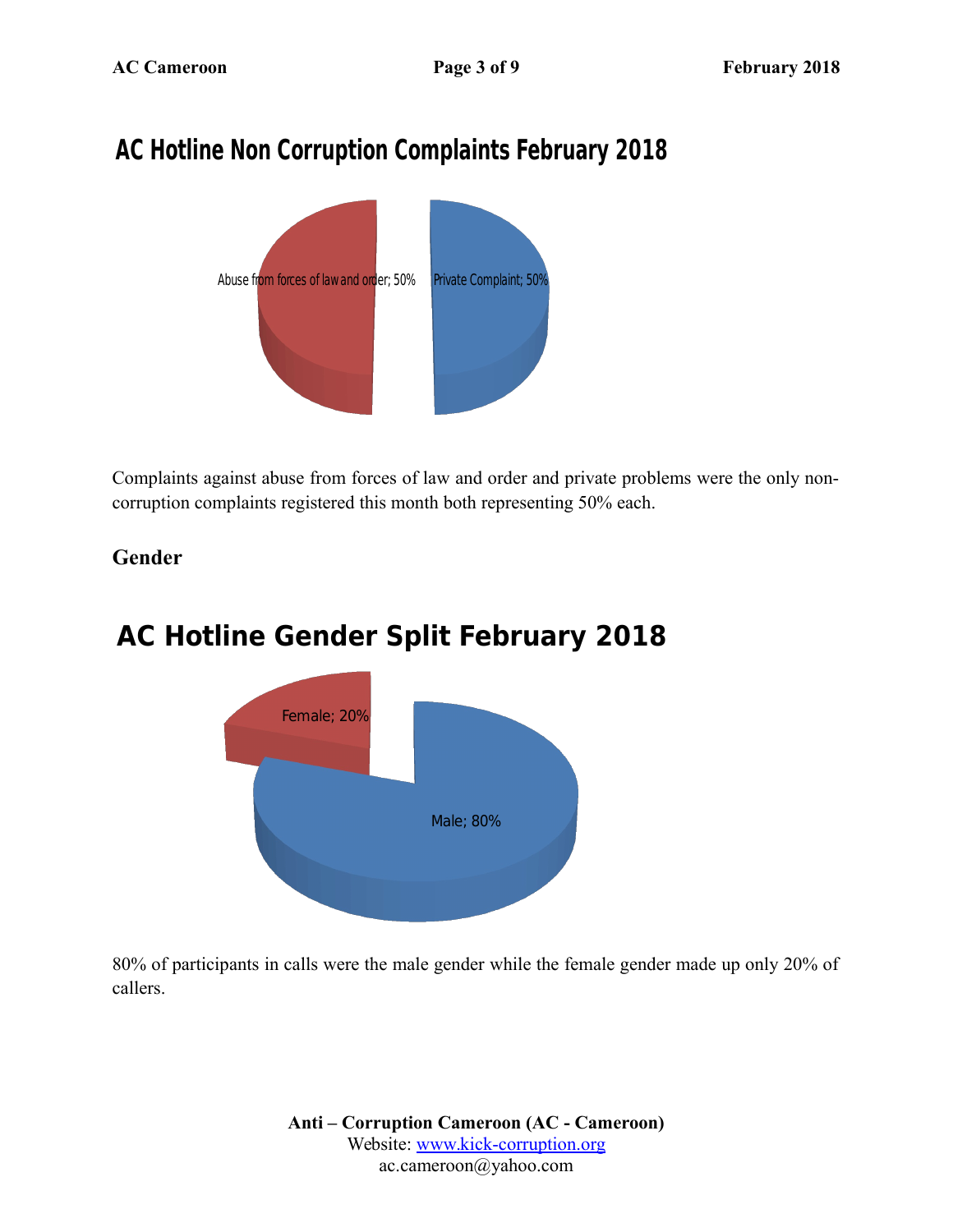### **Age Range of Callers**

# **AC Hotline Age Range Split February 2018**



The adult age range participated with most calls representing 67% of total callers and the youth age range with 33% of calls while the elderly age range was not represented.

### **Regional Representation**

# **AC Hotline Regional Split February 2018**

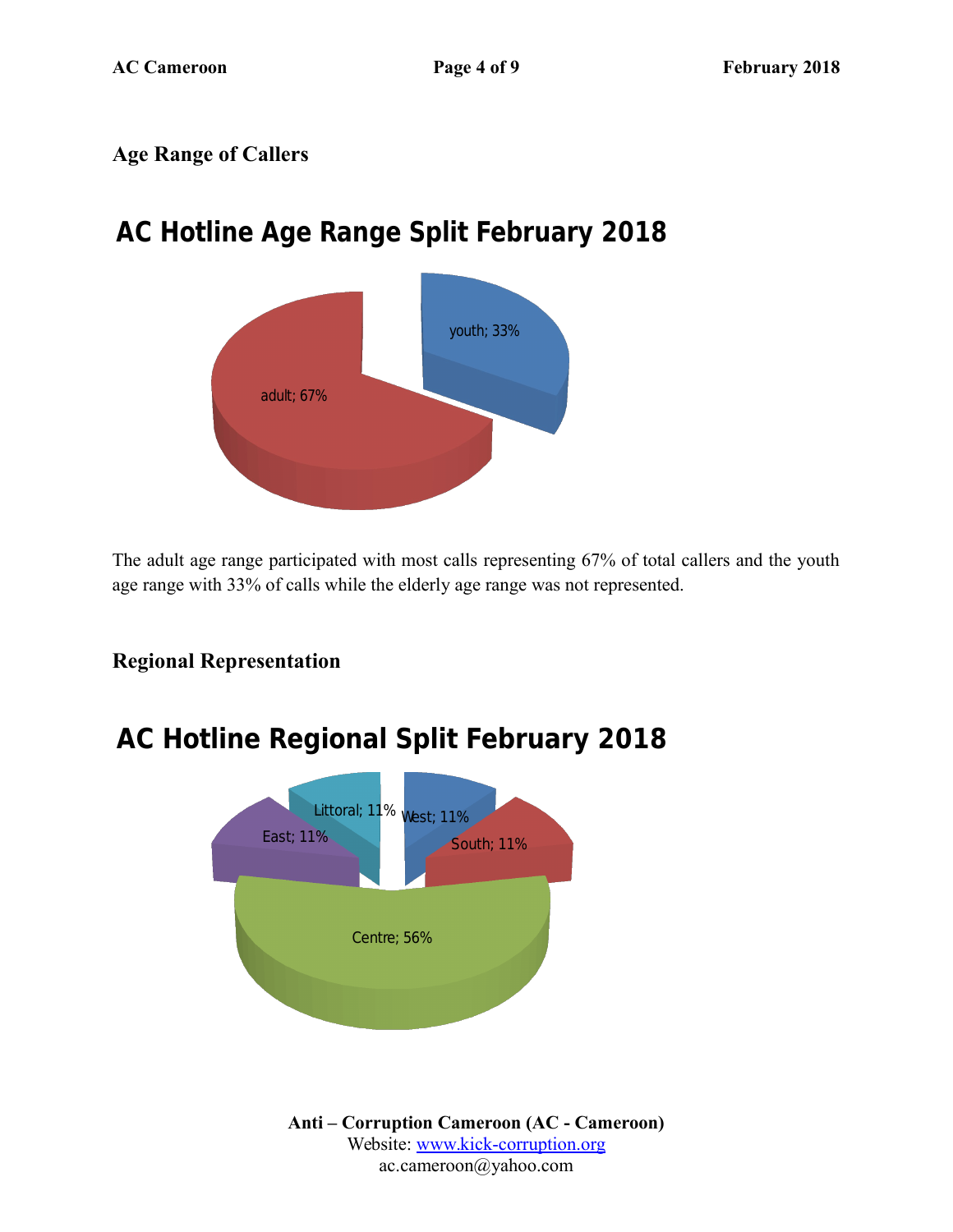The Centre region registered 56% of calls received followed by the Littoral, West, South, and East regions with 11% each.

#### **Investigations**

AC is working with a professional driver who was a victim of corruption along the Bamougoum highway road in the hands of some gendarmes. The complainant, a professional driver complained that he was kept waiting for hours and his car papers withheld by some gendarmes because he refused to pay bribe. They withheld his car papers forcing him to stay on the spot for close to an hour and he ended up paying a 1,000 frs before his car documents were returned to him. He said they checked all his documents but when they could not find any fault, he was asked to pay a fee that will authorize him to use that road.

AC intends to use his consciousness on the fight against corruption to catch other corrupt law enforcement officers on highways intending to demand for bribe.

The case file on education corruption opened last month where a parent reported the school administration of GSS Nkolbikon in Bertoua for acts of corruption involving extortion, undue demand and fraud has been put on hold because the victim has refused to collaborate with AC due to fear of reprisal. He said his son maybe targeted and has refused to send the necessary evidence that will have helped AC to forge ahead with investigations. The school is under AC's investigations.

Investigations are still ongoing on the case file on misappropriation of public funds opened last month regarding workers at the CAMPOST.

#### **Legal follow-up**

Case follow-up continued this month in the corruption case involving many counts with about three hundred victims deposited at the court of First Instance in the month of August 2017. The follow-up lawyer had written to the prosecutor demanding the case file be transmitted to the president of the court of appeal as requested and presently awaiting the response of this new step.

#### **Media and External Relations**

This month of February, one written press was produced using The Post Newspaper on the ANOSILP case.

#### **Health Corruption Hotline**

The health corruption received 6 calls this month of February 2018 and one non-corruption complaint on the laxity and lack of medical ethics by the personnel of the Nkambe district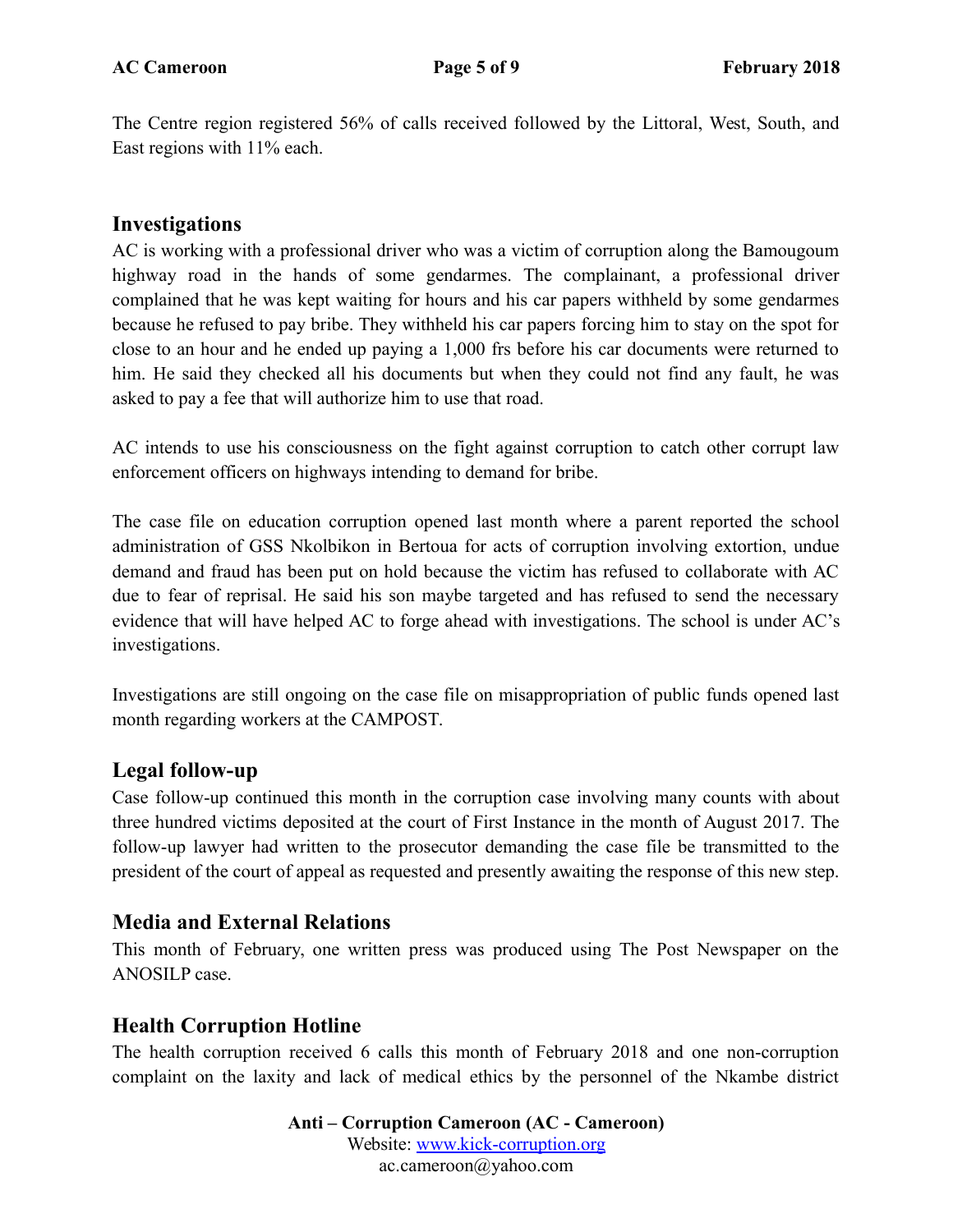hospital. The continuous drop of calls and complaints is blamed on the lack of Health Corruption field activities. Data from the calls has been analyzed as is represented on charts below.

# **Health Corruption Hotline Calls Split February 2018**



80% of Health Corruption calls this month of February were responsive while 20% of callers' number was unavailable

### **Gender**

# **Health Corruption Hotline Gender Split February 2018**



The female gender participated with 60% of total calls this month of February while the male gender participated with 40%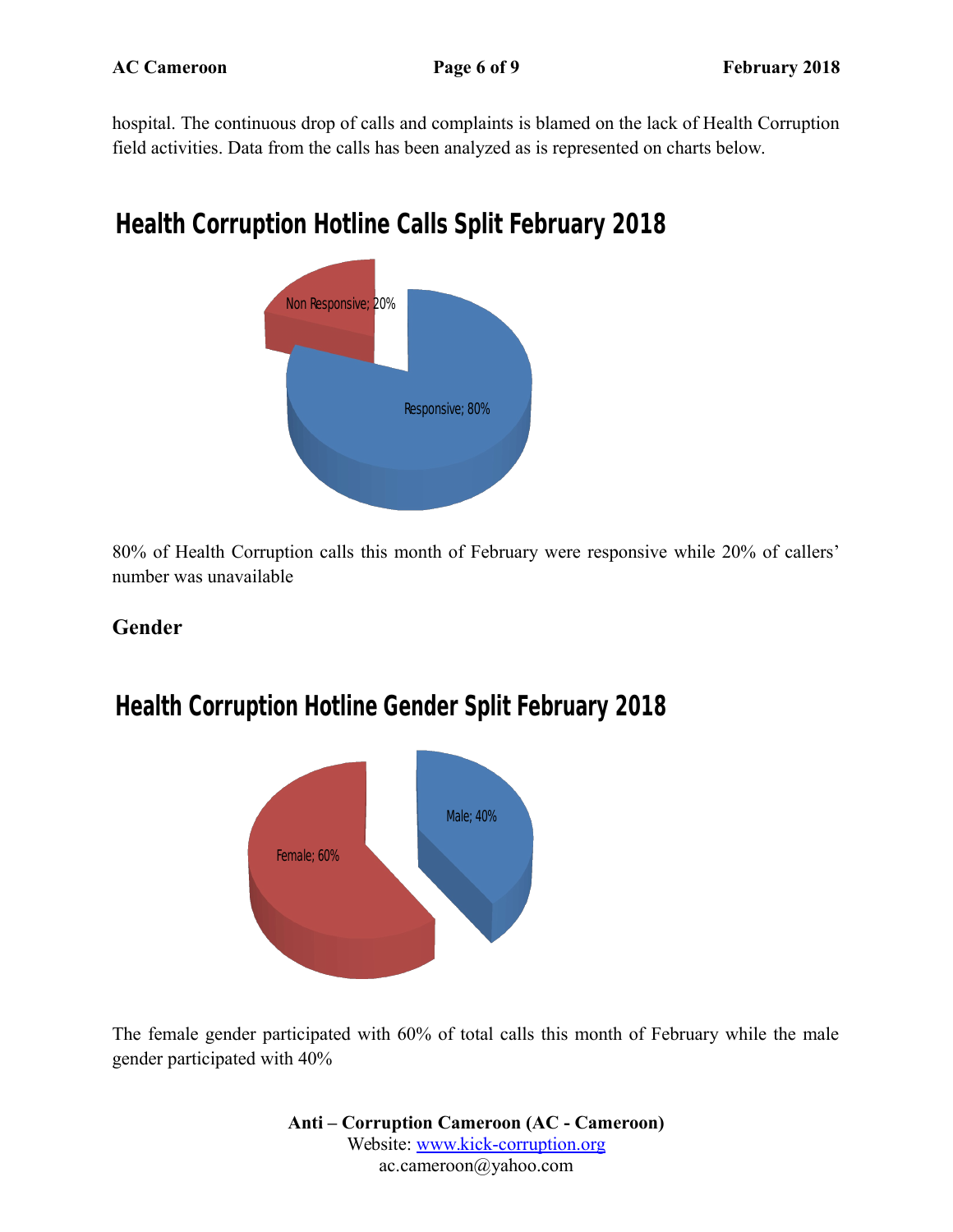### **Age Range of Callers**

# **Health Corruption Hotline Age-Range of Callers February 2018**



This month of February, the adult range was most active with a percentage score of 75% and the youth age range representing 25% of total calls. As has become the trend, the elderly age range was not represented this month

## **Regional Representation**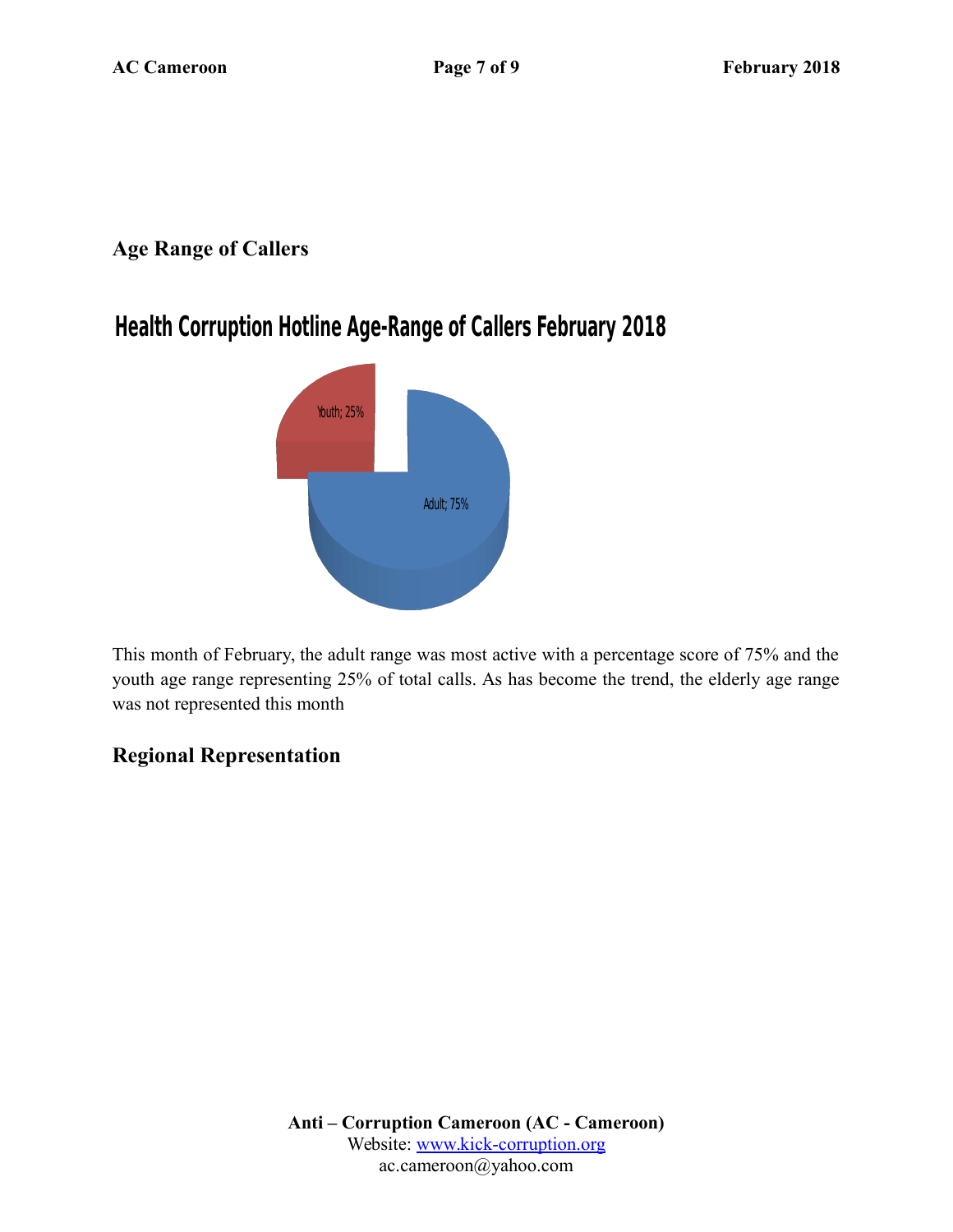# **Health Corruption Hotline Regional Representation February 2018**



Callers from the Adamawa region participated with the highest number of calls this month representing 40% of the calls, and then followed by Centre, North West and South West regions all representing 20% each of total calls

#### **Finance**

#### **AC received funds this month from NEU FOUNDATION**

| <b>Amount</b> in  | <b>Use</b>                                                 | <b>Details</b>    | <b>Amount in USD</b> |
|-------------------|------------------------------------------------------------|-------------------|----------------------|
| <b>Francs CFA</b> |                                                            |                   |                      |
| 20,000            | <b>AC</b> Hotline                                          | 15 calls received | \$40                 |
| 5,000             | HC Hotline                                                 | 6 calls received  | \$10                 |
| $\boldsymbol{0}$  | Investigations                                             |                   | \$0.0                |
| $\theta$          | Legal                                                      | 01 case follow-up | \$0.0                |
| 10,000            | Media                                                      | $\theta$          | \$20.0               |
| 355,000           | Management                                                 | Co-ordination     | \$710                |
|                   | Office                                                     | $\overline{0}$    |                      |
| 390,000           | <b>TOTAL</b><br><b>Expenditure</b><br><b>February 2018</b> |                   | \$780                |